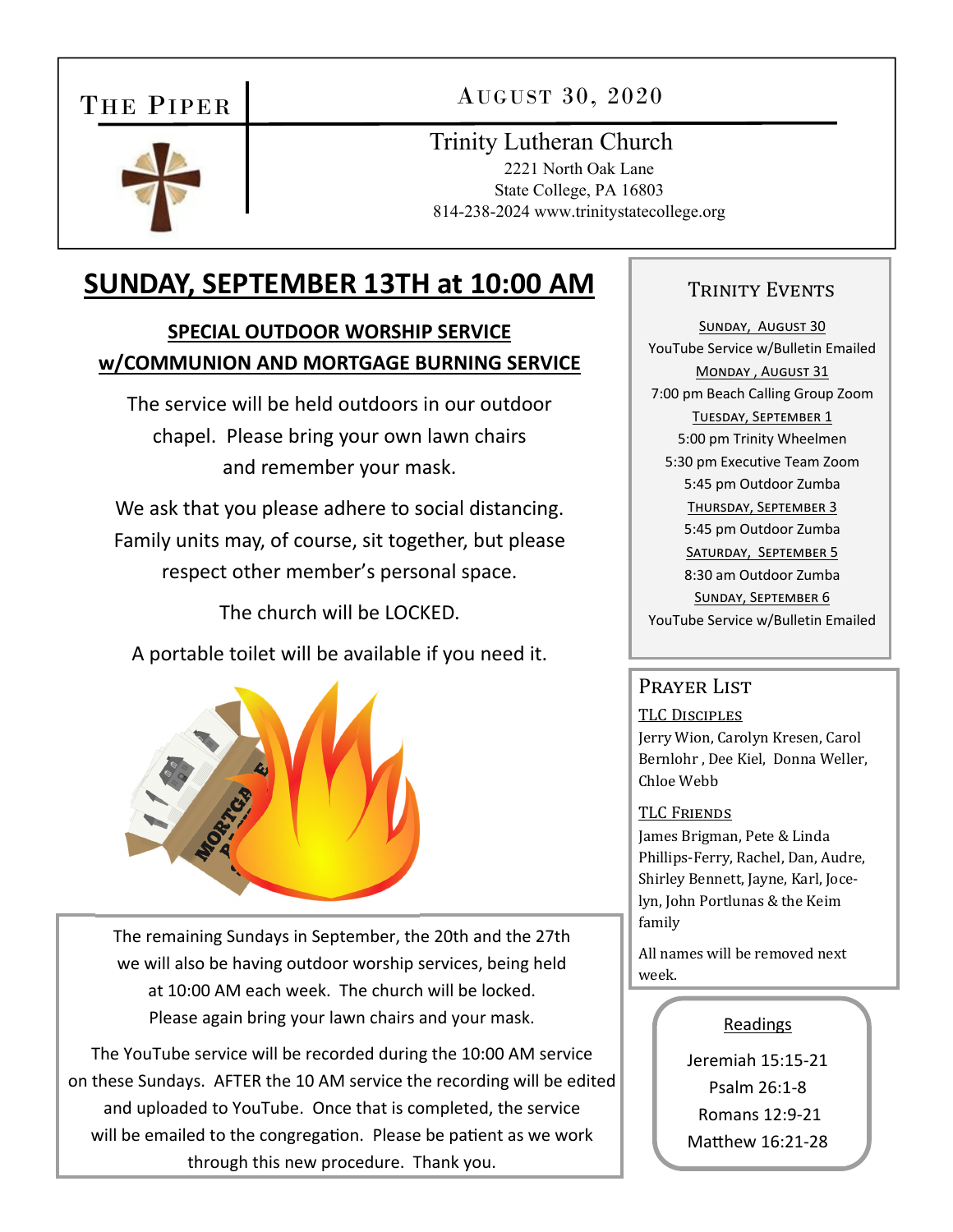# **Fall Worship & Bible Study Offerings**

7:00 pm Monday Zoom Bible Study 7:00 pm Wednesday Zoom Vesper Service 10:00 am Thursday Zoom Bible Study All of these will be scheduled on Zoom and you will need the Zoom link to join. Please email Beth at tlcoffice2@comcast.net or Pastor Ron at tlcrevron@comcast.net so that we can get you on the email list to receive the Zoom link to join each offering. Monday Bible Study will start September 14th Wednesday Vesper Services will start September 9th (link will be sent to all) Thursday Bible Study will start September 10th

## **Wednesday, September 9th**

Soups will be available for pickup at the church between 11:30 am and 1:00 pm

A list of the kinds of soup available for the following week will be in the TLC Newsletter each week



## **DEEPER WATERS ‐ starƟng Sunday, September 20th at 11:00 am**

As the fall activities resume in one form or fashion, we do the same here at Trinity. Though we practice infant baptism we invite young baptized disciples to make Public Affirmation of their Baptism once they complete a three-year study. That course is called Deeper Waters, so named to help participants delve deeper into the waters of their own baptism. Normally, students in middle school (grades 6-8) participate in Deeper Waters.

This year, the class will be virtual. Zoom class sessions will be on Sunday mornings. With Outdoor Worship being offered at 10 am, Deeper Waters will meet at 11 am. To date, these are the students I have registered for the class: Rowan Brownson, Sophia Card, Sydney Fletcher, Elizabeth Fryer, Gavin Humphrey, Lacey Sheaffer, Jonah Trout and Bryce Wenrich. The instructors include: Carol Smith, Kayla Smith and Pastor Ron.

If you know of a students in middle school who has not participated in Deeper Waters but would like to, please contact Pastor Ron at TLCRevRon@comcast.net. Thanks!